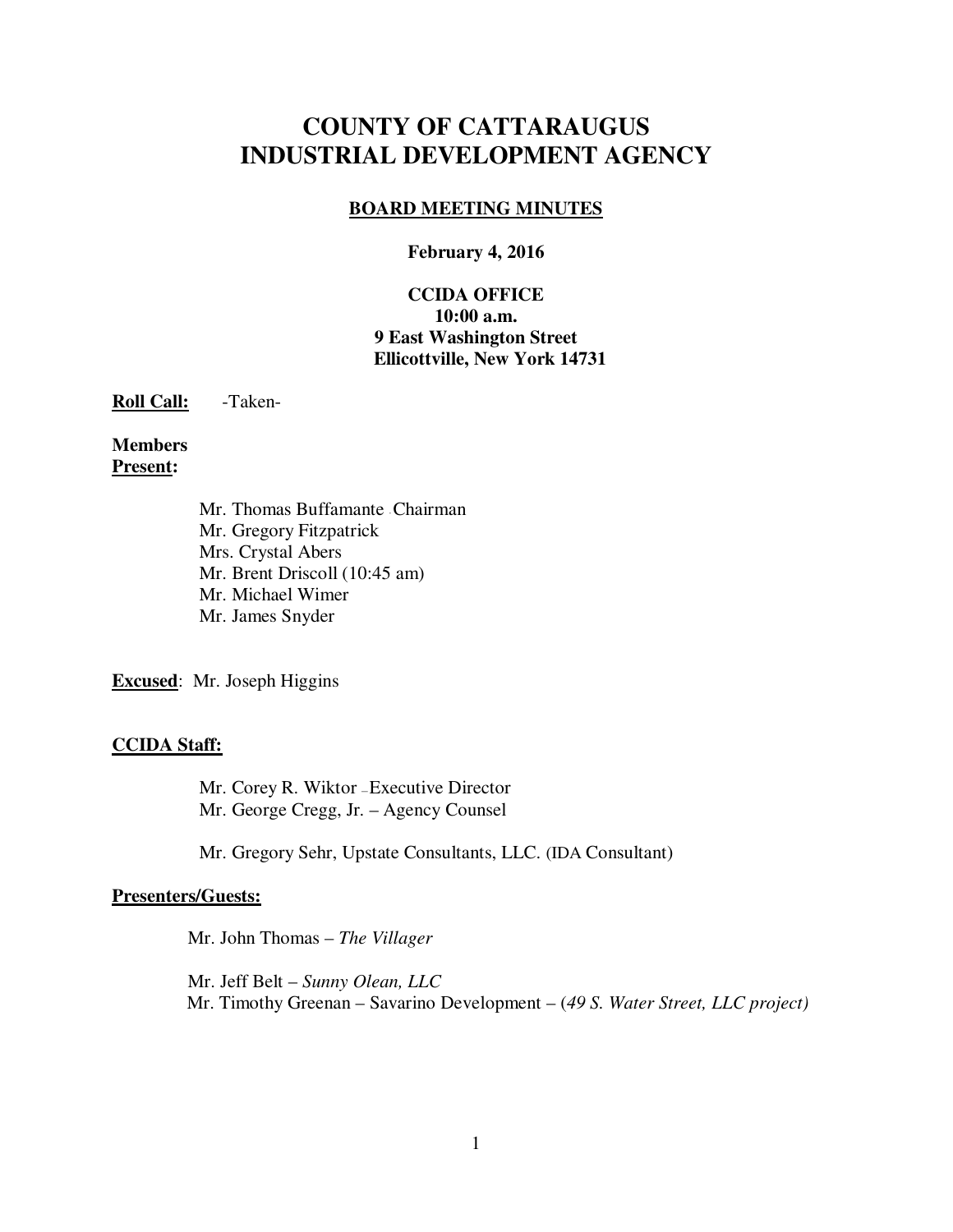Chairman Thomas Buffamante called the meeting to order at 10:01 a.m.

Mr. Buffamante introduced our newest Board Member, Mr. James J. Snyder, Jr. who replaced Mr. James Boser. Since Mr. Boser is no longer a County Legislature, the Cattaraugus County Legislature replaced Mr. Boser with current County Legislator, Mr. Snyder. Mr. Snyder works at Fitzpatrick & Weller in Ellicottville. The IDA Board thanks and owes a debt of gratitude to Mr. Boser for his years of service to the IDA Board and County. He will be missed! The Board welcomes Mr. Snyder, and feels he will be an excellent addition to the IDA Board for the years to come.

A roll call vote of the Board of Directors of the CCIDA was taken, Mr. Joseph Higgins was excused.

# **APPROVAL OF MINUTES**:

A Motion was made by Gregory Fitzpatrick, with a second by Michael Wimer to accept the December 8, 2015 CCIDA Board Meeting Minutes as presented to the CCIDA Board. **Motion Carried** 

# **\*NEW APPLICATIONS/PROJECTS\***

**\*(1) \*Sunny Olean, LLC:***–* Sunny Olean, LLC has asked the County of Cattaraugus Industrial Development Agency (CCIDA) to consider their application for the complete renovation of the buildings located at 110-116 W. State Street in the City of Olean, New York. Sunny Olean LLC, is looking to start the reconstruction of these buildings in April/May of 2016.

The initial project calls for stabilization of the buildings, the construction of a ground floor café and additional retail space located on the lower levels. On floors  $2 \& 3$ , the developer is proposing to construct modern style apartments, which may or may not be furnished. This is desperately needed to create density in the City, to not only attract new residents, but to compliment the retail market that occupy's N. Union Street. *Total project cost/investment of roughly \$1,500,000.*

Mr. Jeff Belt, Manager/developer for Sunny Olean LLC Project, conducted a presentation and passed out of very informative overview of his project in Olean, New York. Mr. Belt also answered any questions that the CCIDA Board members had. Mr. Belt's business plan is to renovate the 2-story 116 and 3-story 110/112 W. State Properties. The project is financially feasible and this project will look to become a catalyst for renewal of two (2) of the Olean Urban Renewal Agency (OURA) block of properties. Mr. Belt also mentioned that State and Union Street is the busiest corner in the County. After renovation, the Sunny Olean properties will anchor a multi-building residential community. It is to be noted that these projects will go back on the tax rolls, to add to the current real property tax base of the City. The IDA Board is very pleased to see this project go forward and wishes the best for Mr. Belt on his project.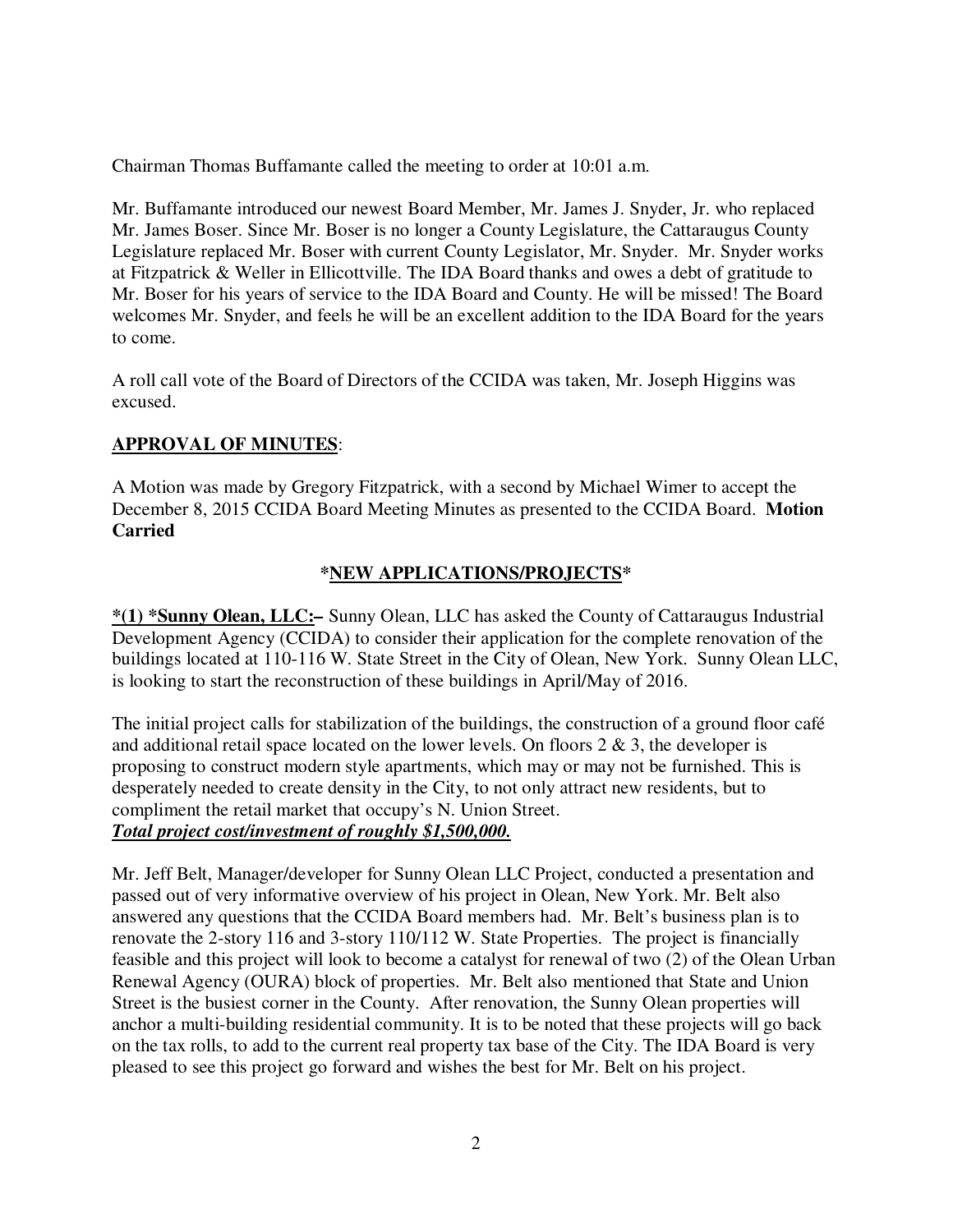### **RESOLUTIONS**:

**A Motion** was made by Crystal Abers, seconded by Michael Wimer, **RESOLUTION AUTHORIZING THE EXECUTIVE DIRECTOR OF THE COUNTY OF CATTARAUGUS INDUSTRIAL DEVELOPMENT AGENCY TO HOLD A PUBLIC HEARING REGARDING A PROPOSED PROJECT TO BE UNDERTAKEN FOR THE BENEFIT OF SUNNY OLEAN LLC.** A Roll Call vote was taken with Ms. Abers, Mr. Fitzpatrick, Mr. Wimer, Mr. Snyder and Mr. Buffamante voting yes. **Motion- Carried**. Mr. Higgins and Mr. Driscoll were excused.

A **Motion** was made by Gregory Fitzpatrick, seconded by James Snyder, **RESOLUTION DIRECTING THE EXECUTIVE DIRECTOR OF COUNTY OF CATTARAUGUS INDUSTRIAL DEVELOPMENT AGENCY TO TAKE CERTAIN ACTIONS UNDER ARTICLE 8 OF THE ENVIRONMENTAL CONSERVATION LAW IN CONNECTION WITH A PROPOSED PROJECT TO BE UNDERTAKEN FOR THE BENEFIT OF SUNNY OLEAN LLC.** A Roll Call vote was taken with Ms. Abers, Mr. Fitzpatrick, Mr. Wimer, Mr. Snyder and Mr. Buffamante voting yes. Mr. Driscoll and Mr. Higgins were excused. **Motion- Carried**.

**\*(2.) 49 S. Water Street, LLC.** – *Sale Leaseback Application,* 49 S. Water Street, LLC have asked the County of Cattaraugus Industrial Development Agency (CCIDA) to consider their application for the construction of a new medical office that will be constructed in Gowanda, New York. The applicant is looking to construct a brand new one story 9,500 square foot facility to serve needs and patients in the Cattaraugus/Tri-County Region. **Total project cost/investment of: \$2,100,000.**

Mr. Wiktor next introduced Mr. Timothy Greenan to present to the CCIDA Board their proposed project to be constructed in Gowanda, NY. This project first came to the Board in 2013, under the name of *42 Jamestown Street LLC*. Savarino Development Corp. has submitted a new application to the CCIDA Board for their consideration. The Zoar Valley Clinic is located in southern Erie County, and provides mental health services to individuals 18 years and older who have a primary psychiatric diagnosis. The main use of the site will be primarily to provide mental health services to adults needing socialization, vocational and recreational activities. No one is refused service due to inability to pay. Payments may be made through private pay, Medicare, Medicaid, or Recovery Plus.

The IDA Board is encouraged to see this project at this stage, and how it will bring roughly 18 new jobs to Cattaraugus County. This will certainly help the Village of Gowanda as well.

**A Motion** was made by Crystal Abers, seconded by James Snyder, **RESOLUTION AUTHORIZING THE EXECUTIVE DIRECTOR OF THE COUNTY OF CATTARAUGUS INDUSTRIAL DEVELOPMENT AGENCY TO HOLD A PUBLIC HEARING REGARDING A PROPOSED PROJECT TO BE UNDERTAKEN FOR THE BENEFIT OF 49 S. WATER STREET, LLC.**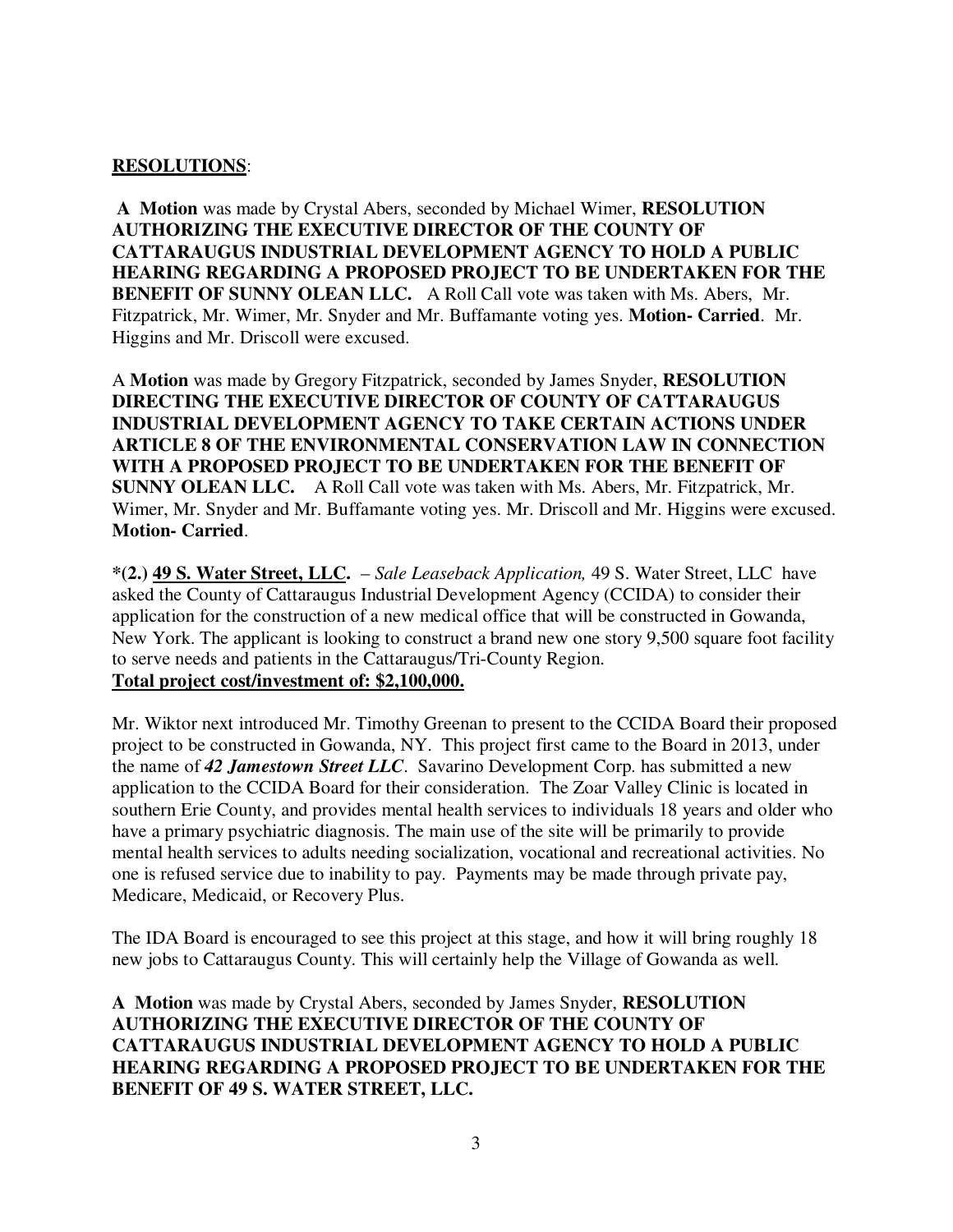A Roll Call vote was taken with Ms. Abers, Mr. Fitzpatrick, Mr. Wimer, Mr. Snyder and Mr. Buffamante voting yes. **Motion- Carried**. Mr. Higgins and Mr. Driscoll were excused.

A **Motion** was made by Michael Wimer, seconded by James Snyder, **RESOLUTION DIRECTING THE EXECUTIVE DIRECTOR OF COUNTY OF CATTARAUGUS INDUSTRIAL DEVELOPMENT AGENCY TO TAKE CERTAIN ACTIONS UNDER ARTICLE 8 OF THE ENVIRONMENTAL CONSERVATION LAW IN CONNECTION WITH A PROPOSED PROJECT TO BE UNDERTAKEN FOR THE BENEFIT OF 49 S. WATER STREET LLC.** A Roll Call vote was taken with Ms. Abers, Mr. Fitzpatrick, Mr. Wimer, Mr. Driscoll, Mr. Snyder and Mr. Buffamante voting yes. Mr. Higgins was excused.

# **\* Resolutions from prior Applications/Projects that are in process \***

# **(1.) WIN-SUM SKI CORP:**

A Public Hearing for this proposed project (December 8, 2015 Application) was held at 9:00 a.m. on January 12, 2016 at the CCIDA Offices. Minutes of the public hearing were included with your packets for the board's review. For the record, no outside comments have been received regarding this proposed project (former Burger King into a Rental Office) **The Total project investment amount is \$1,100,000.** 

**A Motion** was made by Gregory Fitzpatrick, seconded by Michael Wimer, **RESOLUTION DETERMINING THAT ACTION TO UNDERTAKE A PROJECT FOR THE BENEFIT OF WIN-SUM SKI CORP. WILL NOT HAVE A SIGNIFICANT EFFECT ON THE ENVIRONMENT.** A Roll Call vote was taken with Ms. Abers, Mr. Fitzpatrick, Mr. Wimer, Mr. Snyder, Mr. Driscoll and Mr. Buffamante voting yes. Mr. Higgins was excused. **Motion-Carried**. *(Mr. Buffamante did note that his firm has done work for Win-Sum Ski Corp. but has no financial interest or direct involvement in this proposed project.)*

**A Motion** was made by Brent Driscoll, seconded by Gregory Fitzpatrick, **RESOLUTION AUTHORIZING EXECUTION OF DOCUMENTS IN CONNECTION WITH A LEASE/LEASEBACK TRANSACTION FOR A PROJECT FOR WIN-SUM SKI CORP. (THE "COMPANY")** A Roll Call vote was taken with Ms. Abers, Mr. Fitzpatrick, Mr. Wimer, Mr. Snyder, Mr. Driscoll and Mr. Buffamante voting yes. Mr. Higgins was excused. **Motion-Carried**. *(Mr. Buffamante did note that his firm has done work for Win-Sum Ski Corp. but has no financial interest or direct involvement in this proposed project.)*

# **(2.) 16 MARTHA STREET LLC:**

This project is looking for an extension to the existing documents (sales tax letter extension). The developer is requesting an extension in regards to the renovation and reconstruction of the former *American Locker Building in Ellicottville, New York.* This project has been delayed because the developer, Mr. Bacon is seeking the brownfield designation from New York State. We are happy to announce this has taken place! Mr. Bacon's project will be underway this spring/summer with the construction/renovation of the buildings into rental housing (16 units).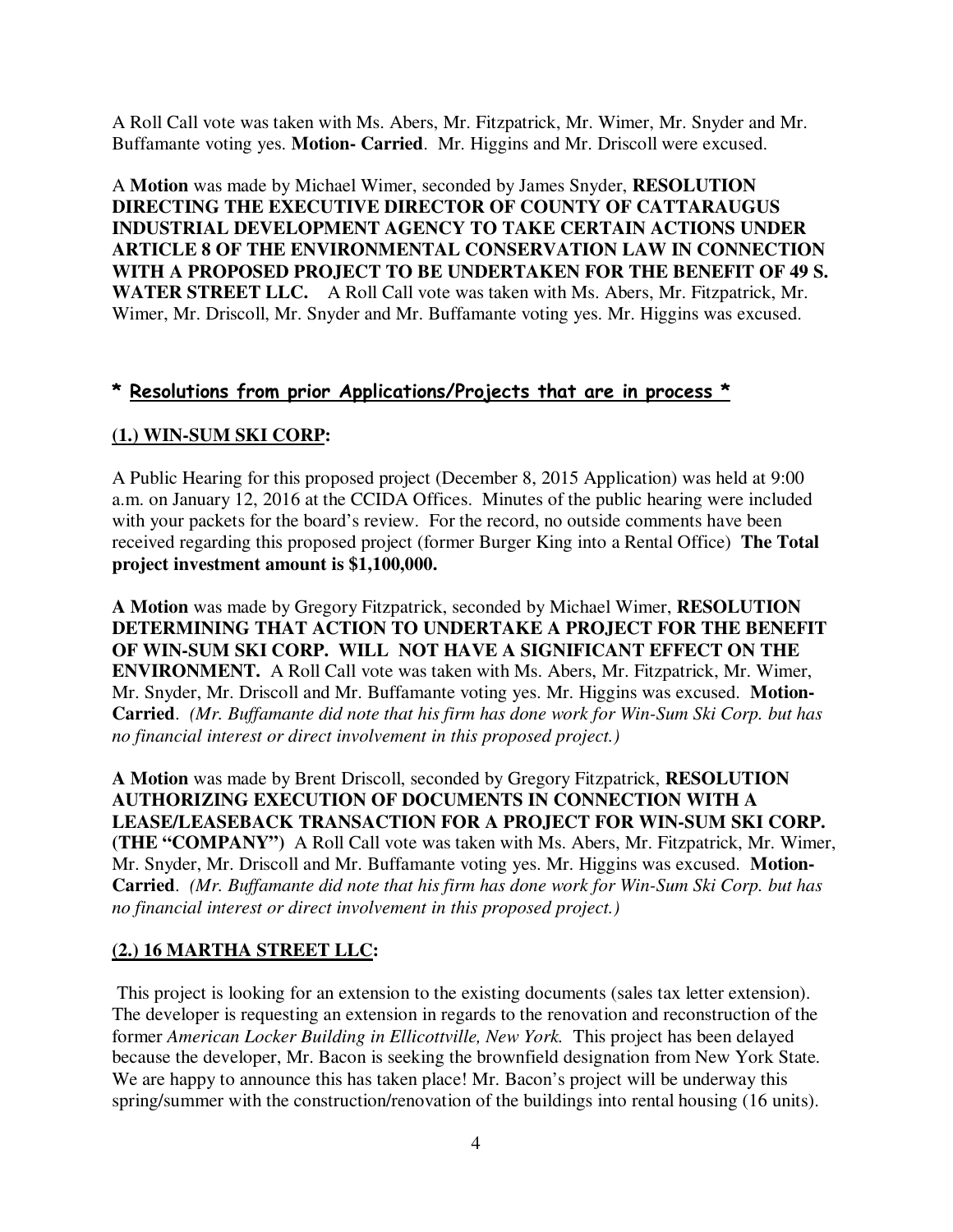**A Motion** was made by Brent Driscoll, seconded by Crystal Abers, **RESOLUTION AUTHORIZING THE EXECUTION BY COUNTY OF CATTARAUGUS INDUSTRIAL DEVELOPMENT AGENCY OF A CERTAIN MODIFICATION AGREEMENT IN CONNECTION WITH THE 16 MARTHA STREET, LLC PROJECT.** A Roll Call vote was taken with Ms. Abers, Mr. Fitzpatrick, Mr. Wimer, Mr. Snyder, Mr. Driscoll and Mr. Buffamante voting yes. Mr. Higgins was excused. **Motion- Carried**. *(Mr. Wimer did note that his firm- Cattaraugus County Bank has done some financing for this particular project however, he personally has no financial interest or direct involvement in this proposed project.)* 

### **(3.) ST BONAVENTURE UNIVERSITY:**

**A Motion** was made by Crystal Abers, seconded by Brent Driscoll, **A RESOLUTION AUTHORIZING THE EXECUTION OF CERTAIN DOCUMENTS BY COUNTY OF CATTARAUGUS INDUSTRIAL DVELOPMENT AGENCY (THE "ISSUER") IN CONNECTION WITH THE DEFEASANCE OF THE CIVIC VACILITY REVENUE BONDS (ST. BONAVENTURE UNIVERSITY PROJECT), SERIES 2006a ISSUED BY THE ISSUER ON MAY 4, 2006 IN THE ORIGINAL AGGREGATE PRINCIPAL AMOUNT OF \$8,000,000.** A Roll Call vote was taken with Ms. Abers, Mr. Fitzpatrick, Mr. Wimer, Mr. Snyder, Mr. Driscoll and Mr. Buffamante voting yes. Mr. Higgins was excused. **Motion- Carried**.

*In addition, Mr. Wiktor stated that the St. Bonaventure University Bond refinance (\$6.1M) will be closing around the 12th of February (2016).* 

# **FINANCIAL REPORTS:**

A Motion was made by Michael Wimer, seconded by Gregory Fitzpatrick to approve the December 2015 and January 2016 Operating Statement as prepared. **Motion – Carried** 

Mr. Buffamante stated that an Audit Committee Meeting was conducted on January 12, 2016 to discuss the 2015 Audit process with our auditors, RA Mercer Co. Copies of the minutes have been provided to all Board Members in their packet for their review.

**A Motion** was made by Brent Driscoll, seconded by Gregory Fitzpatrick to accept the Audit Committee Minutes as prepared and presented to the Board. Mr. Fitzpatrick was directed to go ahead and execute the proposed Engagement Letter from RA Mercer to begin the audit process.

Mr. Wiktor stated that the CCIDA had \$12,287 in income resulting from Sales Tax letters prepared for Win-Sum Ski Corp. in the month of January 2016.

Project closing updates: Currently, We currently have five (5) projects in the closing phase and anticipate several of these projects to close within the first/second quarter of 2016.